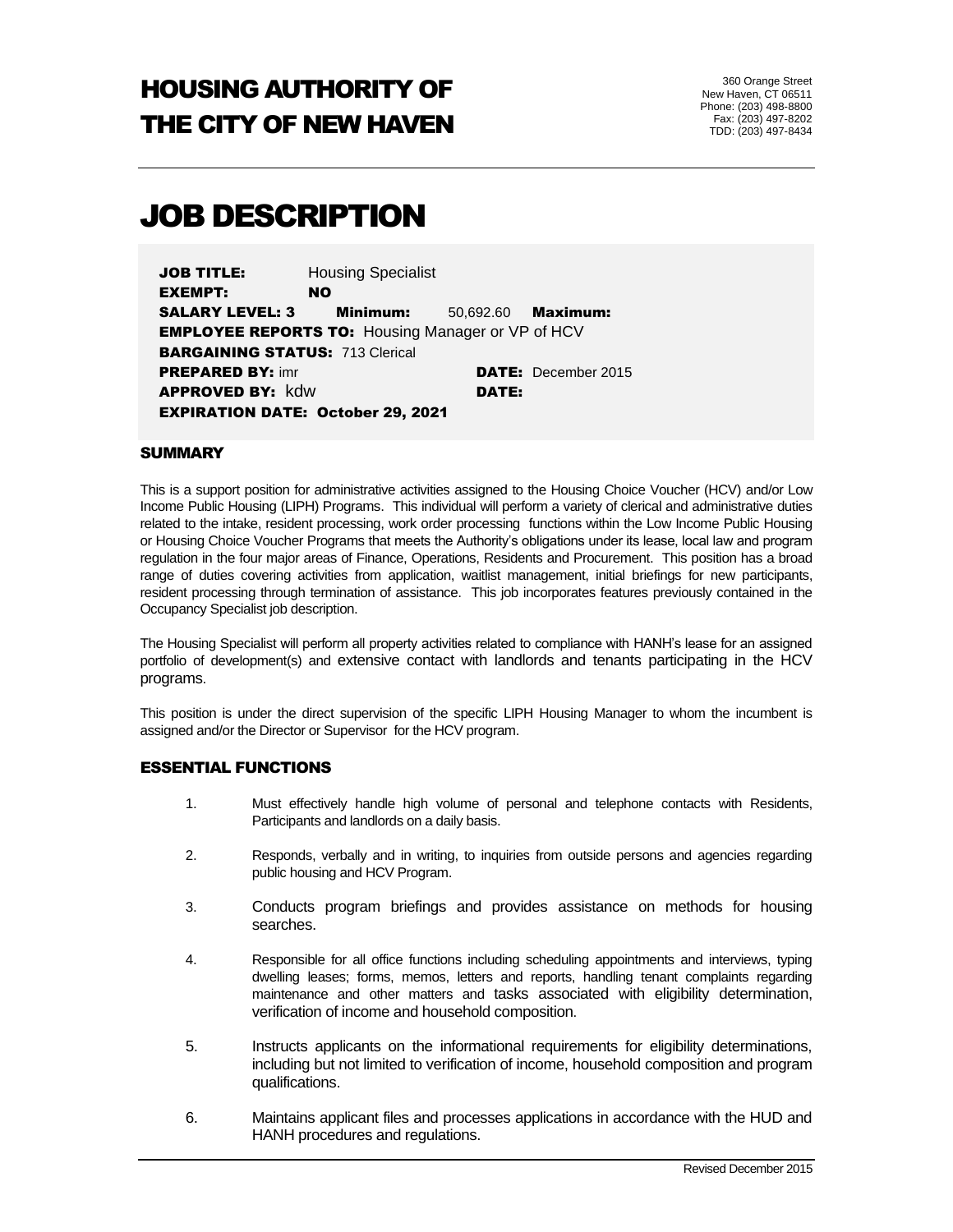- 7. Tracks status of requests for verification of income and logs receipt.
- 8. Monitors progress of households during housing search and prepares request for the extension of the housing search for review and approval.
- 9. Receives Request for Lease Approval and schedules all unit inspections.
- 10. Performs tenant income re-examination, recertifications, rentals, tenant selection, execution of leases for the LIPH and HCV Programs.
- 11. Negotiates lease terms on behalf of applicant and applies rent reasonableness test.
- 12. Prepares HAP Contracts and PHA leases, and arranges for their execution in conformance with program requirements.
- 13. Monitors Section 8 mobility and coordinates with Finance on billings and other recordkeeping requirements.
- 14. Provides limited mediation services between landlords and program participants to avoid evictions or unnecessary displacement.
- 15. Notifies landlords of inspection findings, requirements for remediation and rent withholding.
- 16. Reviews Landlord claims for damages and unpaid rent for those HAP agreements for which this right still pertains.
- 17. Reviews all rent changes (amended HAP Contracts and LIPH leases) before transmission of documents to the landlord or property manager.
- 18. Assists as requested on special projects such as updating information required for rent reasonableness or utility allowance schedules.
- 19. Performs home visits to elderly or disabled applicants unable to make office visits.
- 20. Monitors household demographics profiles and updates databases.
- 21. Provides technical assistance to Landlords and program participants on Fair Housing requirements.
- 22. Assists with data collection and other tasks associated with special programs or applications for new resources.
- 23. Maintains required records on maintenance.
- 24. Maintains managers or departmental files.
- 25. Proofreads documents.
- 26. Serves as a first contact with Resident problems with maintenance services and performs quality control functions on work order completion.
- 27. Types HANH initiated work orders for preventive maintenance.
- 28. Identifies priority or emergency Work Order requests and informs the appropriate personnel.
- 29. Produces all tenant charges and coordinate with accounting on tracking issues.